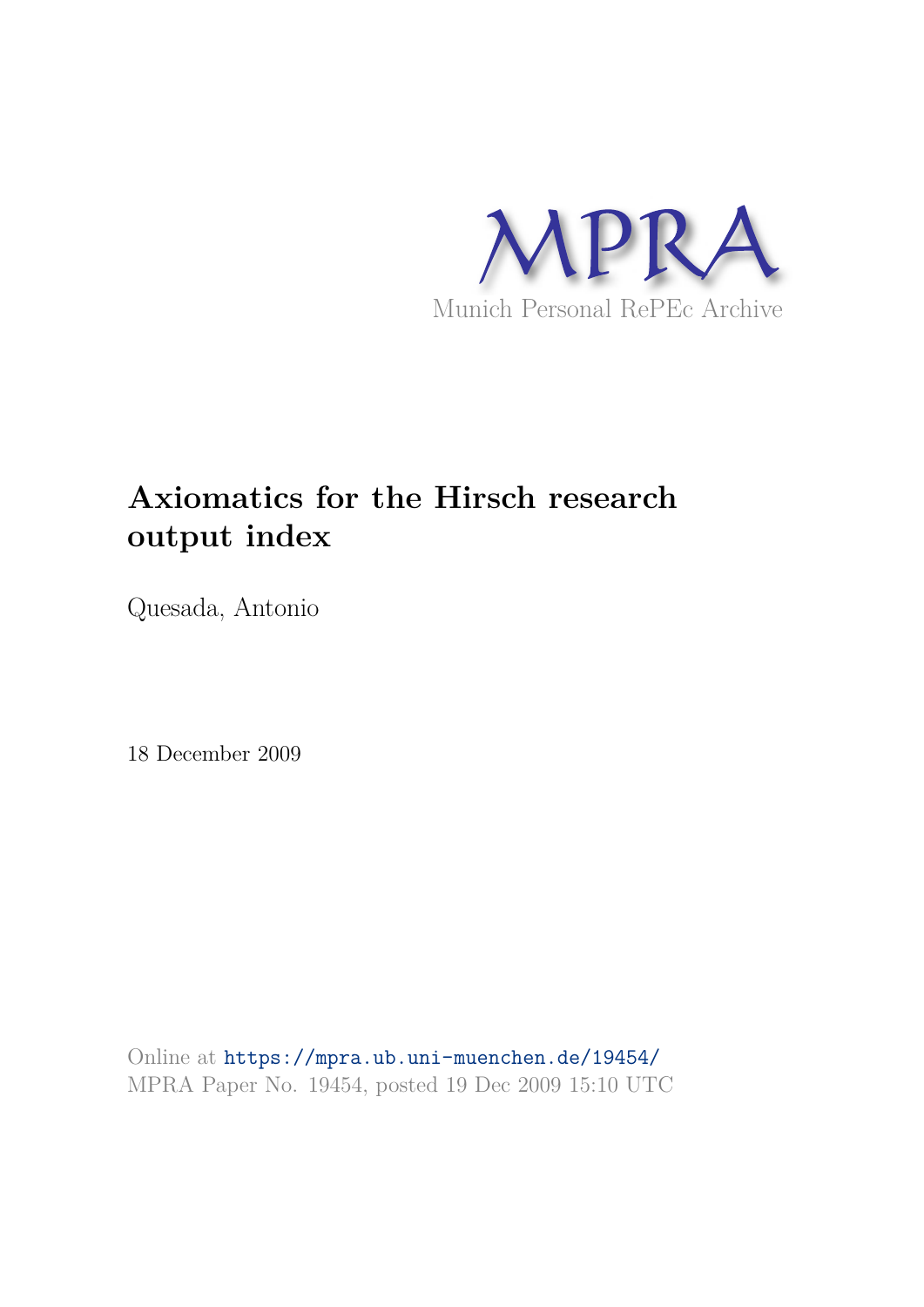# Axiomatics for the Hirsch research output index Antonio Quesada†

Departament d'Economia, Universitat Rovira i Virgili, Avinguda de la Universitat 1, 43204 Reus, Spain

18th December 2009

147.4

#### **Abstract**

<u>.</u>

The Hirsch index is a number that synthesizes a researcher's output. It is defined as the maximum number *h* such that the researcher has *h* papers with at least *h* citations each. Two axiomatic characterizations of this index are suggested. One of them provides a simple conceptualization of the Hirsch index: after selecting those outputs deserving index 1, the Hirsch index of any other output *x* is the minimum value of a two-part decomposition of *x*.

*Keywords*: Hirsch index, publications, citations, research quality, scientific productivity.

*JEL Classification*: C43, A11, D80, D70

<sup>†</sup> E-mail address: aqa@urv.cat. Financial support from the Spanish *Ministerio de Educación y Ciencia* under research project SEJ2007-67580-C02-01 and from the *Departament d'Universitats, Recerca i Societat de la Informació* (*Generalitat de Catalunya*) under research project 2005SGR-00949 is gratefully acknowledged.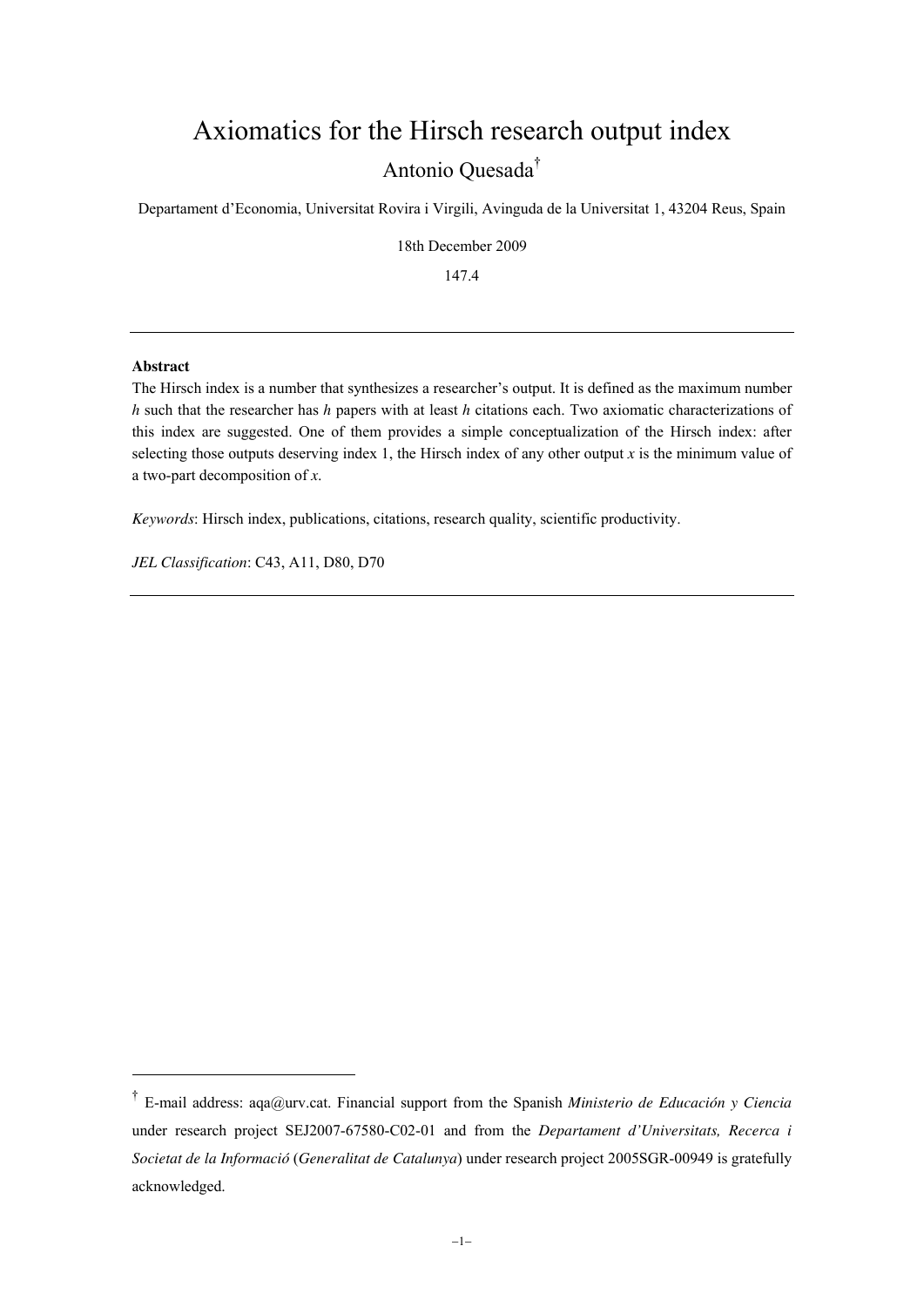## **1. Introduction**

The physicist Jorge E. Hirsch (2005) has suggested the *h*-index, also known as the Hirsch index, as a way to characterize the scientific output of a researcher. The Hirsch index of a researcher *i* is the maximum number *h* of *i*'s papers having at least *h* citations each; see Wikipedia (2009) for a discussion of advantages and criticisms.

The Hirsch index, by now "famous" according to Sidiropoulos et al. (2007, p. 253), has been axiomatically characterized by Woeginger (2008a, 2008b) within the domain of scientific impact indices taking values in the set of non-negative integers. This note offers another two axiomatizations, but for a larger domain, consisting of scientific impact indices taking values in the set of non-negative real numbers.

The second characterization (Proposition 3.6) is probably the most valuable because it hinges on an axiom expressing a sort of non-manipulability condition. According to this condition, it cannot be in a researcher's interest to partition his or her output into two parts, compute the index of each part, and next claim that the index of the whole output is the sum of the index of the two parts.

#### **2. Definitions and axioms**

Following Woeginger (2008a, p. 225; 2008b, p. 299), let  $\mathbb N$  designate the set of nonnegative integers and *X* designate the set of all vectors  $x = (x_1, x_2, \ldots, x_n)$  such that: (i) *n*  $\geq$  1; (ii) every component  $x_i$  belongs to  $\mathbb{N}$ ; and (iii)  $x_1 \geq x_2 \geq ... \geq x_n$ . A researcher with *n*  $> 1$  publications can be represented by the member  $x = (x_1, \ldots, x_n)$  of X such that  $x_i$  is the number of citations of paper *i*, with citations are arranged in a non-increasing order. For  $x \in X$ ,  $d_x$  denotes the number of components (or dimension) of vector  $x, x^$ *min*{*x*<sub>1</sub>, …, *x*<sub>*d*<sub>*x*</sub></sub>} and *x*<sup>+</sup> = *max*{*x*<sub>1</sub>, …, *x*<sub>*d*<sub>*x*</sub>}.</sub>

**Definition 2.1.** A research output index (or index, for short) is a mapping  $f: X \to \mathbb{R}_+$ , where  $\mathbb{R}_+$  designates the set of non-negative real numbers.

For  $x \in X$ ,  $f(x)$  can be viewed as a measure of the value, relevance, impact... of output x or a measure of the productivity, quality, visibility… of the researcher who generated *x*.

**Definition 2.2.** The Hirsch index is the research output index *h* such that, for all  $x \in X$ ,  $h(x) = max\{k \in \{0, 1, ..., d_x\}: x_k \geq k\}.$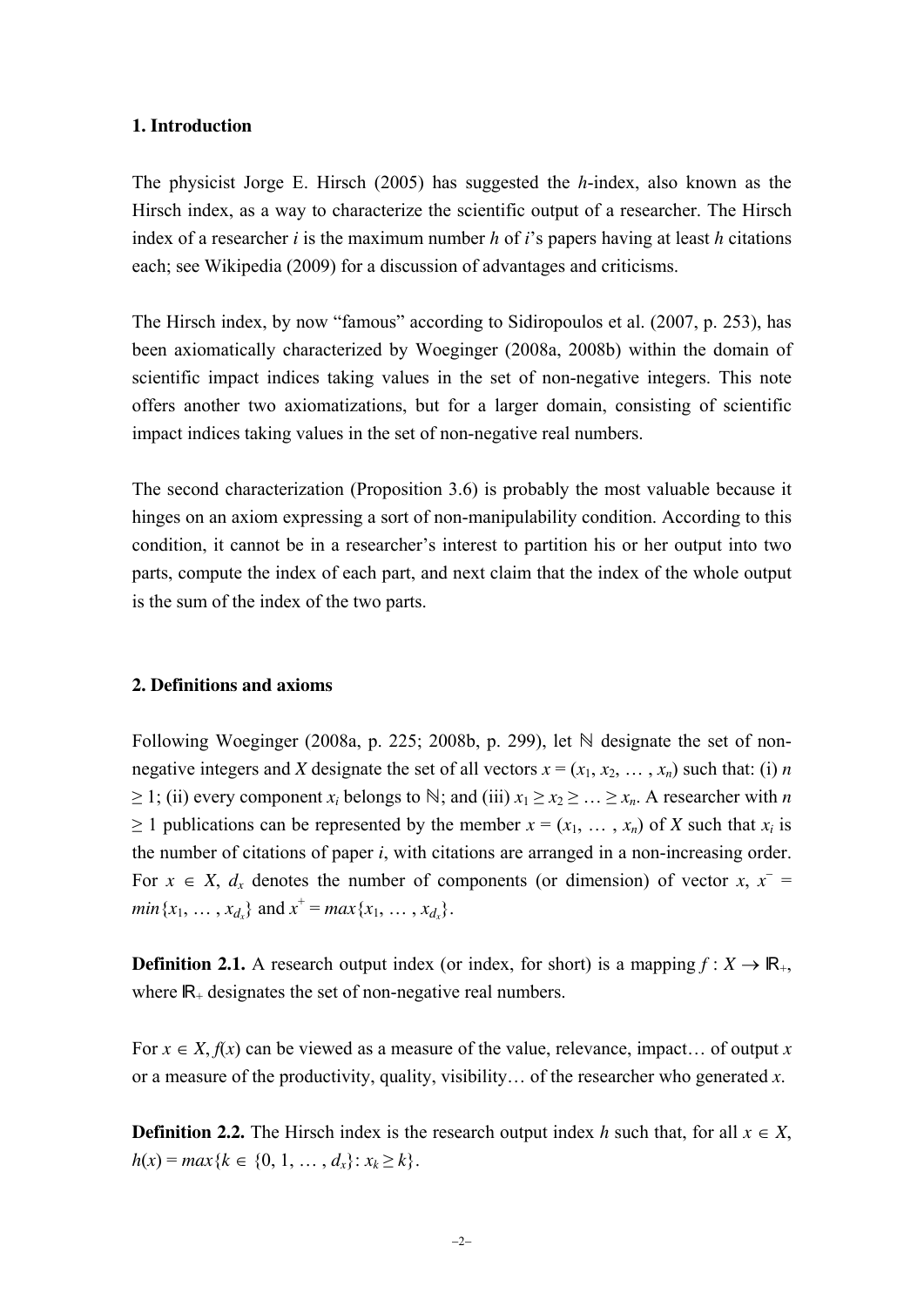BOU. *Boundedness*. For all  $x \in X$ ,  $min\{x^-, d_x\} \le f(x) \le min\{x^+, d_x\}$ .

The condition BOU states that  $f(x)$  cannot be greater than the minimum between the number of papers and the number of citations of the most cited paper. It also says that  $f(x)$  cannot be smaller than the minimum between the number of papers and the number of citations of the least cited paper. BOU allows  $f(x)$  to be interpreted as a measure of the number of quality papers in output  $x$ . In particular, more citations are necessary but not sufficient for the index to rise.

For  $x \in X$  and  $r \in \{1, \ldots, d_x\}$ , let  $x_{-r}$  designate the member of *X* obtained from *x* by removing *x<sub>r</sub>*. For instance, if  $x = (9, 7, 1)$  then  $x_{-1} = (7, 1), x_{-2} = (9, 1)$  and  $x_{-3} = (9, 7)$ .

MAX. *Maximization under minimal exclusion*. For  $x \in X$ , if  $d_x \ge 2$  and  $x^{-} < d_x$  then  $f(x)$  $= max{f(x_{-r})} \}_{1 \leq r \leq d_x}.$ 

Suppose  $x^- \geq d_x$ . If BOU is assumed, then all the papers are quality papers, so the researcher achieves the maximum index that BOU allows. MAX presumes that  $x^ < d_x$ implies that some paper is not a quality paper and deals with this case by considering the ways in which output  $x$  can be reached from outputs containing one paper less. MAX holds that the value of x is the maximum among the values of the outputs lacking one paper. By MAX, if not all the papers are quality papers, then, in some history leading to the final output, the marginal contribution of the last paper to research quality is null: a researcher not achieving the maximum index with a given set of papers can choose to remove some paper without altering the resulting Hirsch index.

Define  $X_1 = \{x \in X : x^+ = 1 \text{ or there is exactly one } i \in \{1, ..., d_x\} \text{ such that } x_i > 1\}$ . The set  $X_1$  is formed by two types of output: (i) outputs consisting of one citation papers; and (ii) outputs in which only one paper has more than one citation.

UNI. *Outputs with value equal to unity*. For all  $x \in X_1, f(x) = 1$ .

UNI sets the unit of measure by selecting outputs deserving index 1. By UNI, if some paper has some citation, the index is 1 when no paper obtains more than one citation or there is only one paper. For instance, UNI implies that having 10 papers each of which is cited once is equivalent to producing only one paper and having it cited 10 times.

For  $x \in X$ , define  $x^{\Sigma} = x_1 + \dots + x_{d_x}$ . Let *X'* designate the set of all vectors  $x = (x_1, \dots, x_d)$ *x<sub>n</sub>*) such that  $n \ge 1$  and each  $x_i$  belongs to ℕ. For  $x \in X'$  and  $y \in X'$  with  $d_x \ge d_y$ ,  $x \oplus y$  is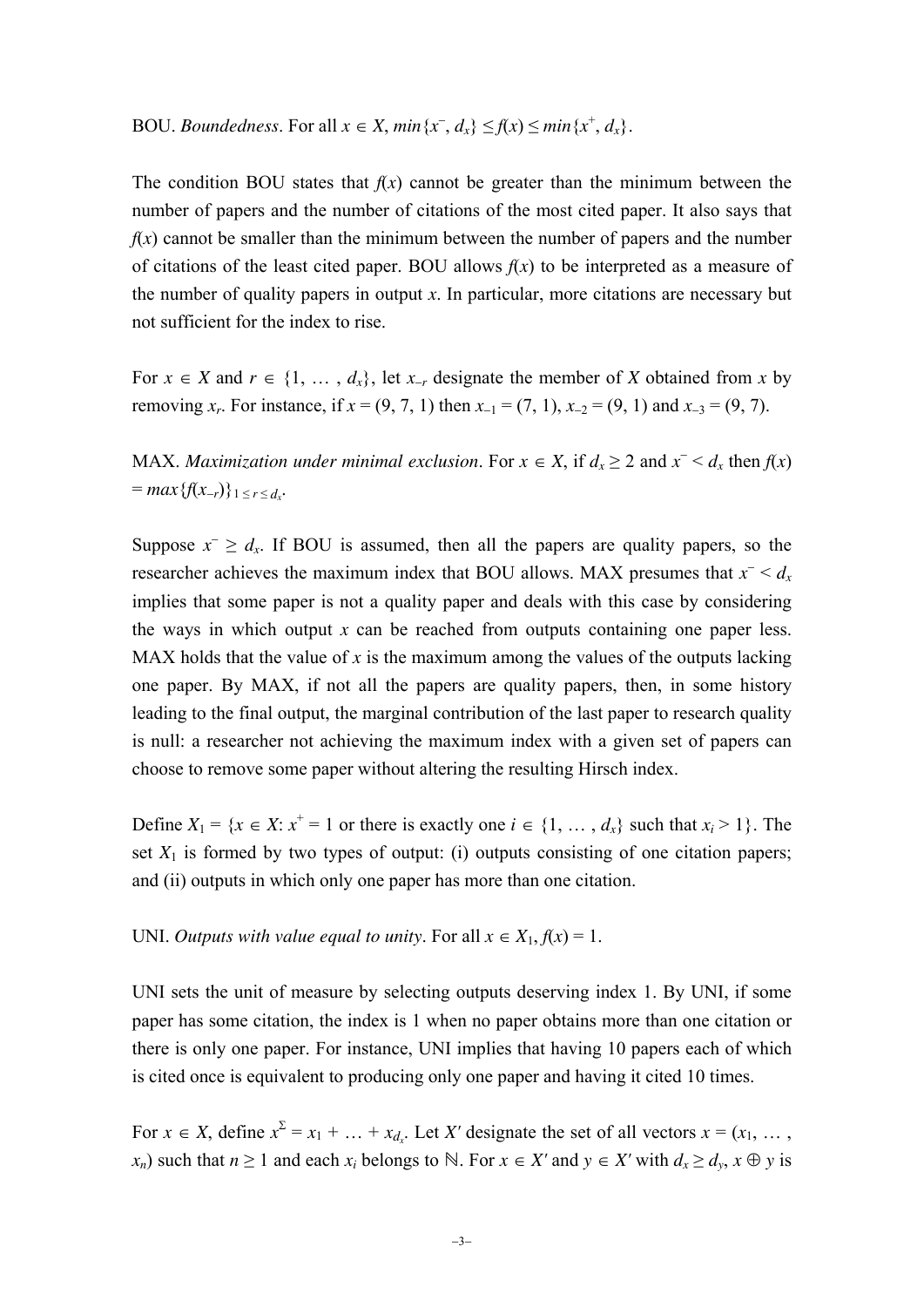the member *z* of *X'* such that: (i) for all  $i \in \{1, ..., d_v\}$ ,  $z_i = x_i + y_i$ ; and (ii) for all  $i \in \{d_v\}$  $+ 1, \ldots, d_x$ ,  $z_i = x_i$ .

**Definition 2.3.** A simple decomposition of  $x \in X$  is a pair  $(y, z) \in X \times X$  such that: (i) if  $d_x \ge 2$  or  $x^2 \ge 2$ , then  $y \ne x \ne z$ ; and (ii) there are  $y' \in X'$  and  $z' \in X'$  such that  $y' \oplus z' = x$ and, for each  $\alpha \in \{y, z\}$ ,  $d_{\alpha'} \leq d_x$  and  $\alpha$  is the member of *X* obtained from  $\alpha'$  by arranging the components of  $\alpha'$  in a non-increasing order. The set of simple decompositions of  $x \in X$  is  $\delta(x)$ .

A simple decomposition (*y*, *z*) of output *x* can be seen as a history of how *x* could have been reached in two periods, with the output of each period ready to be evaluated by an index and with *x* different from *y* and *z* if there are least two papers or at least two citations. As an illustration, let  $x = (7, 5, 3, 3, 0)$  be the output in which paper 1 has 7 citations, paper 2 has 5, papers 3 and 4 have 3 citations each, and paper 5 has no citation. Then  $(y, z)$  with  $y = (5, 2, 1)$  and  $z = (6, 3, 1, 0)$  is a simple decomposition representing the history such that: in the first period, paper 1 receives 1 citation, paper 2 receives 5 and paper 3 receives 2; and, in the second period, paper 1 receives 6 citations more, paper 3 receives 1 citation more, paper 4 receives 3 citations, and paper 5 receives none. In decomposition (*y*, *z*), paper 2 implicitly receives 0 citations in the second period. If this is made explicit with  $z^* = (6, 3, 1, 0, 0)$ , then  $(y, z^*)$  is also a simple decomposition of *x*.

MIN. *Minimization under simple decompositions*. For all  $x \in X \setminus X_1$ ,  $f(x) = min{f(y)} +$  $f(z)$ <sub> $(y,z) \in \delta(x)$ </sub>.

For outputs not in  $X_1$ , MIN suggests that the index is two-period history insensitive. If the value of a history  $(y, z) \in \delta(x)$  is the sum of the values of y and z, then, by MIN, the value of  $x$  is the smallest value of a history leading to  $x$ . Implicit in MIN is some form of non-manipulability: MIN does not allow a researcher *i* to improve his or her own index by breaking his or her career into two periods (junior and senior periods, for example) and by recalculating next the index of the total output as the sum of the index of the two partial outputs. MAX and MIN can be viewed as symmetrical requirements: whereas MAX deals with the effect of varying the number of papers, MIN considers the effect of splitting the number of citations (and, possibly, papers). Both MAX and MIN express some compromise between a "liberal" and a "conservative" output evaluation. MAX is liberal in considering maximum values and conservative in letting the value of an *n* paper output coincide with the value of some  $n - 1$  paper output. MIN is liberal is considering the sum of outputs and conservative in choosing a minimum value.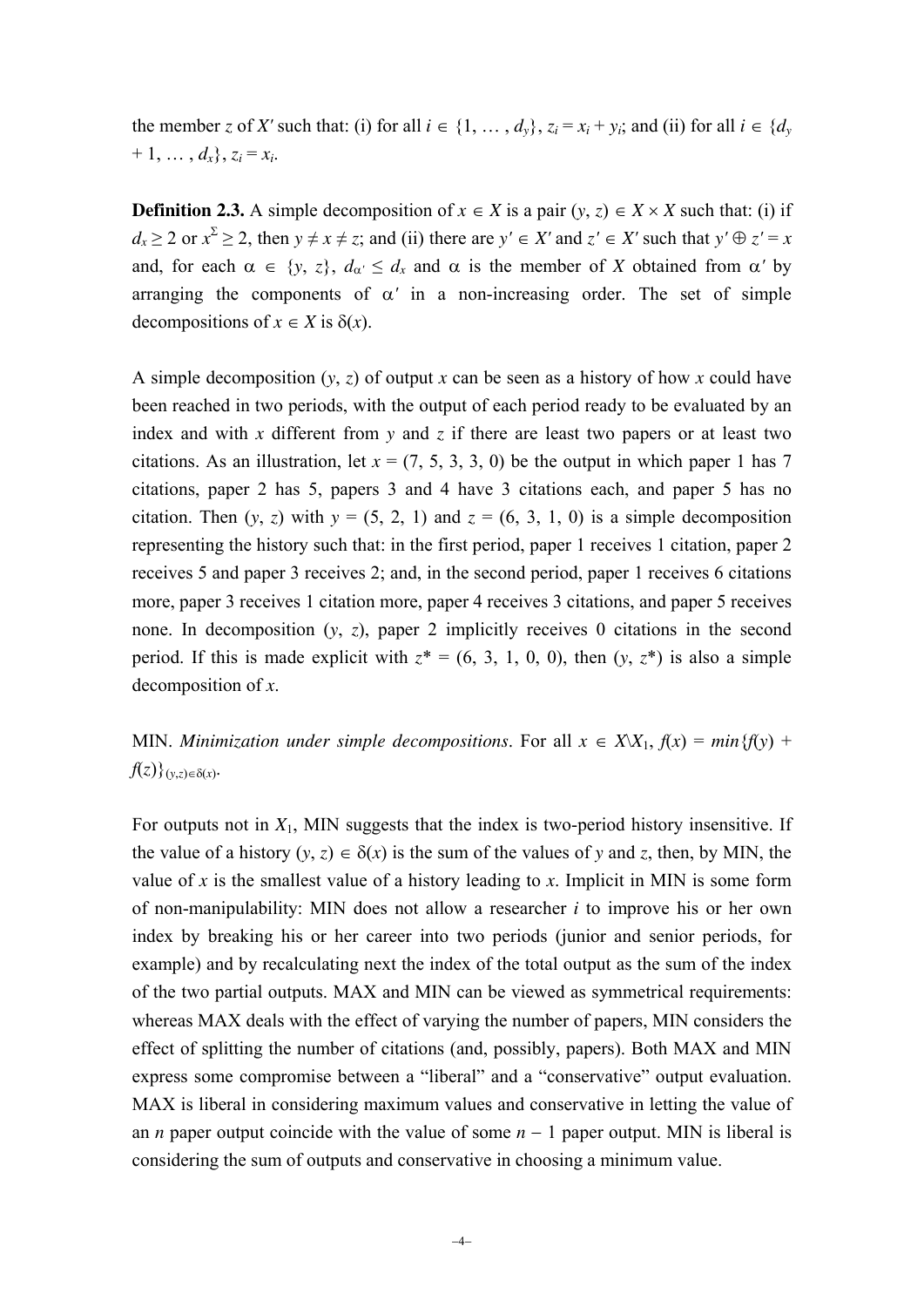#### **3. Results**

# **Remark 3.1.** The Hirsch index satisfies BOU.

Let  $x \in X$  and  $n = d_x$ . Case 1:  $x^+ \ge n$ . By definition,  $h(x) \le n$ . Hence,  $h(x) \le n = min\{x^+,$ *n*}. Case 2:  $x^+$  < *n*. Since  $h(x)$  >  $x^+$  would imply that some paper has more citations than the maximum number of citations,  $h(x) \le x^+ = \min\{x^+, n\}$ . Case 3:  $x^- \ge n$ . This means that each of the *n* papers receives at least *n* citations, so  $h(x) = n = min\{x^-, n\}$ . Case 4:  $x^ \leq n$ . In this case, each of the *n* papers receives at least *x*<sup> $\overline{ }$ </sup> citations, for which reason *h*(*x*)  $\geq x^- = min\{x^-, n\}.$ 

**Remark 3.2.** The Hirsch index satisfies MAX.

Let  $x \in X$ ,  $x^{-} < d_x = n \ge 2$  and  $h = h(x)$ . It follows from  $x^{-} < n$  that  $h(x) < n$ . This means that the last component  $x_n$  of  $x$  is irrelevant to compute  $h(x)$ , so  $h(x_n) = h(x)$  and *max*{ $h(x_1)$ , …,  $h(x_n)$ } ≥  $h(x_n) = h(x)$ . To show that  $max\{h(x_1)$ , …,  $h(x_n)$ } ≤  $h(x)$ suppose that, for some  $i \in \{1, ..., n\}$ ,  $h(x_{-i}) > h(x)$ . Then there are at least  $h + 1$ components in  $x_{-i}$  not smaller than  $h + 1$ . Accordingly, there are at least  $h + 1$ components in *x* not smaller than  $h + 1$ . This implies  $h(x) \ge h + 1$ : contradiction.

**Proposition 3.3.** An index *f* satisfies BOU and MAX if and only if *f* is the Hirsch index.

*Proof.* " $\Leftarrow$ " Remarks 3.1 and 3.2. " $\Rightarrow$ " Let *f* satisfy BOU and MAX. For  $n \in \mathbb{N}\setminus\{0\}$ , define  $D_n = \{x \in X : d_x = n\}$ . The proof is by induction on the sets  $D_n$ . Step 1:  $f = h$  on *D*<sub>1</sub>. Choose  $x \in D_1$ . This makes  $x = (x_1)$ . By BOU,  $f(x) = min\{x_1, 1\}$ . Hence,  $x_1 = 0$ implies  $f(x) = 0 = h(x)$ ; and  $x_1 > 1$  implies  $f(x) = 1 = h(x)$ . Step 2: for  $n > 2$ , if  $f = h$  on  $D_1$ ∪ … ∪ *D<sub>n-1</sub>*, then  $f = h$  on  $D_1 \cup ... \cup D_{n-1} \cup D_n$ . Choose  $n \ge 2$  and assume that  $f = h$  on *D*<sub>1</sub> ∪ … ∪ *D*<sub>*n*−1</sub>. To show that  $f = h$  on  $D_1$  ∪ … ∪  $D_n$ , choose  $x \in D_n$ . Case 1: for all  $i \in$ {1, ..., *n*},  $x_i \ge n$ . By BOU,  $min\{x^-, n\} \le f(x) \le min\{x^+, n\}$ . Therefore,  $f(x) = n = h(x)$ . Case 2: for some  $i \in \{1, \ldots, n\}$ ,  $x_i < n$ . This yields  $x^- < n$ . By MAX,  $f(x) = max\{f(x_{-1}),$ …,  $f(x<sub>-n</sub>)$ }. By the induction hypothesis, for all  $i \in \{1, ..., n\}$ ,  $f(x<sub>-i</sub>) = h(x<sub>-i</sub>)$ . Thus,  $f(x)$  $= max{h(x_{-1}), ..., h(x_{-n})}.$  By Remark 3.2, *h* satisfies MAX. Hence, as  $x^{-} < d_x \ge 2$ , *max*{ $h(x_{-1}), \ldots, h(x_{-n})$ } =  $h(x)$ .■

For  $x \in X$  with  $h = h(x) \ge 2$ , set  $r = h/2$  if h is even and  $r = (h + 1)/2$  otherwise. Then define  $(x^1, x^2) \in \delta(x)$  as follows: (i)  $\tilde{x}^1 \in X'$  collects, for paper  $i \in \{1, ..., r\}$ ,  $x_i$  citations and, for paper  $i \in \{h + 1, \ldots, d_x\}$ ,  $x_i/2$  citations if  $x_i$  is even and  $(x_i + 1)/2$  citations otherwise; (ii)  $\tilde{x}^2 \in X'$  collects, for paper  $i \in \{r+1, \ldots, h\}$ ,  $x_i$  citations and, for paper *i*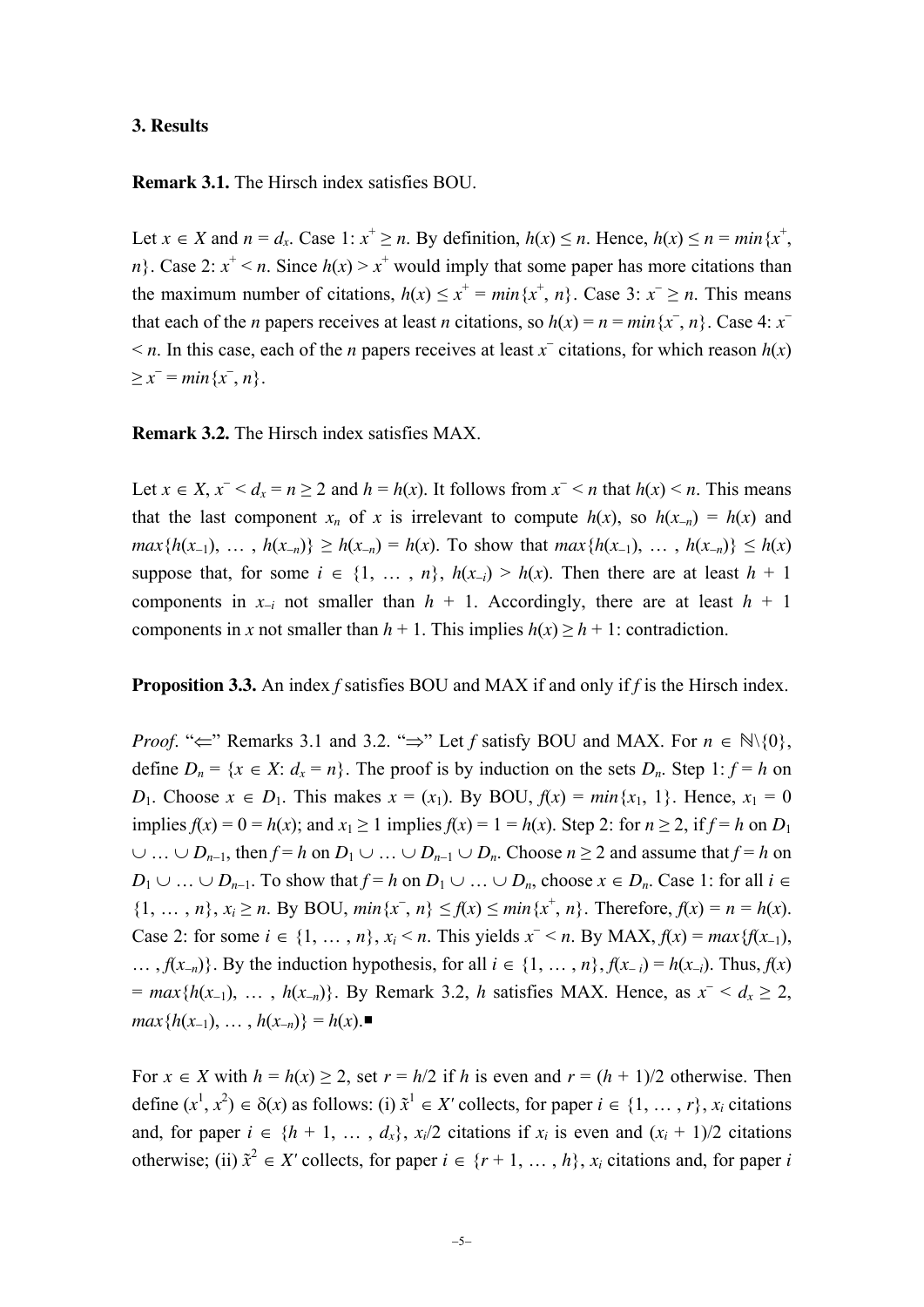$\in \{h+1, \ldots, d_x\}, x_i/2$  citations if  $x_i$  is even and  $(x_i - 1)/2$  citations otherwise; and (iii) for  $k \in \{1, 2\}$ ,  $x^k$  is obtained from  $\tilde{x}^k$  by arranging citations in a non-increasing order. Roughly speaking,  $(x^1, x^2)$  is the simple decomposition of *x* in which  $x^i$  collects the citations of half of the papers contributing to the Hirsch index and half of the citations of those papers not contributing to the index.

**Remark 3.4.** For all  $x \in X \setminus X_1$ ,  $h(x^1) + h(x^2) = h(x)$ , where  $(x^1, x^2) \in \delta(x)$ .

Let  $x \in X \setminus X_1$  and  $h = h(x)$ . Case 1: *h* even. Then  $h(x^1) \ge h/2$  because  $x^1$  has at least  $h/2$ papers with at least *h* citations each. That  $h(x^1) \le h/2$  follows from the fact that  $h(x) = h$ implies  $x_{h+1} \leq h$  and, thus, paper  $i \in \{h+1, \ldots, n\}$  has at most  $h/2$  citations in  $x^1$ . In sum,  $h(x^1) = h/2$ . The same reasoning proves that  $h(x^2) = h/2$ . Case 2: *h* odd. Let  $h' = (h)$ + 1)/2. Then  $h(x^1) \ge h'$  because  $x^1$  has at least *h'* papers with at least *h* citations each. That  $h(x^1) \le h'$  follows from the fact that  $h(x) = h$  implies  $x_{h+1} \le h$  and, consequently, paper  $i \in \{h + 1, \ldots, n\}$  has at most *h'* citations in  $x^1$ . This shows that  $h(x^1) = h'$ . With  $h'' = (h - 1)/2$ ,  $h(x^2) \ge h''$  because  $x^2$  has at least *h''* papers with at least *h* citations each. Being *h* odd, paper  $i \in \{h + 1, ..., n\}$  has at most  $h'' - 1$  citations in  $x^2$ , for which reason  $h(x^2) \le h''$ . Summarizing,  $h(x^2) = h''$  and  $h(x^1) + h(x^2) = h' + h'' = h$ .

**Remark 3.5.** The Hirsch index satisfies UNI and MIN.

UNI follows immediately from the definition of the Hirsch index. As for MIN, let  $x \in$ *X* $\{X|X_1\}$  and *h* = *h*(*x*). Step 1: *min*{*h*(*y*) + *h*(*z*)}(*y*,*z*)∈δ(*x*) ≤ *h*. Follows from Remark 3.4. Step 2:  $min\{h(y) + h(z)\}_{(y,z) \in \delta(x)} \ge h$ . Choose  $(y, z) \in \delta(x)$ . Let  $h_1 = h(y)$  and  $h_2 = h(z)$ . Clearly,  $h_1 \leq h$  and  $h_2 \leq h$ : with less citations the Hirsch index cannot be higher. As a result, of the *h* papers that, in *x*, have at least *h* citations each, at most  $h_1$  may have more than  $h_1$ citations in *y*. This leaves at least  $h - h_1$  papers in *z* with at least  $h - h_1$  citations each. In consequence,  $h_2 \geq h - h_1$  and  $h_1 + h_2 \geq h$ .

**Proposition 3.6.** An index *f* satisfies UNI and MIN if and only if *f* is the Hirsch index.

*Proof.* " $\Leftarrow$ " Remark 3.5. " $\Rightarrow$ " Let *f* satisfy UNI and MIN. For  $n \in \mathbb{N}\setminus\{0\}$ , define  $D_n =$  $\{x \in X: d_x = n\}$  and let  $0_n$  stand for the  $x \in D_n$  such that, for all  $i \in \{1, ..., n\}$ ,  $x_i = 0$ . Step 1: for all  $n \in \mathbb{N} \setminus \{0\}$ ,  $f(0_n) = 0$ . Case 1:  $n = 1$ . Suppose not:  $f(0_1) > 0$ . Since  $\delta(0_1) =$  ${(0_1, 0_1)}$ , by MIN,  $f(0_1) = f(0_1) + f(0_1)$ . Hence,  $f(0_1) = 0$ : contradiction. Case 2:  $n \ge 2$ . Taking case 1 as the base case of an induction argument, choose  $n \geq 2$  and suppose that, for all  $k \in \{1, ..., n-1\}$ ,  $f(0_k) = 0$ . Choose  $(y, z) \in \delta(0_n)$ . By definition of simple decomposition: (i) there are  $r \le n$  and  $k \le n$  such that  $y = 0_r$  and  $z = 0_k$ ; and (ii) since  $n \ge$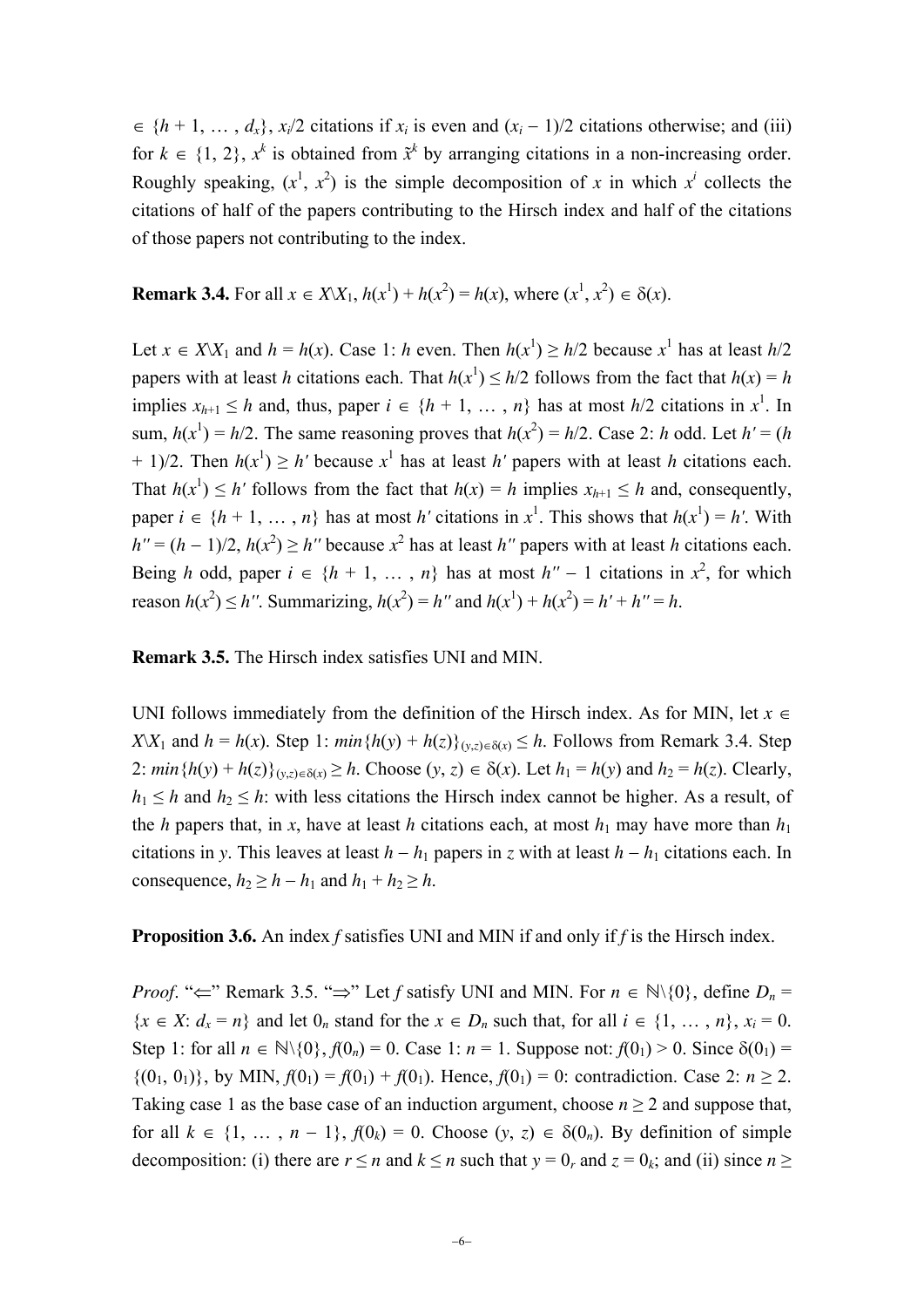2,  $r \neq n \neq k$ . Consequently,  $r \leq n \geq k$ . In view of this, by the induction hypothesis,  $h(y)$  + *h*(*z*) = 0. In sum, for all (*y*, *z*)  $\in \delta(0_n)$ ,  $h(y) + h(z) = 0$ . By MIN,  $h(0_n) = 0$ .

Step 2:  $f = h$  on  $D_1$ . Choose  $x \in D_1$ . If  $x = 0_1$ , then, by step 1,  $f(x) = 0 = h(x)$ . Otherwise, *x* ∈ *X*<sub>1</sub> and, by UNI,  $f(x) = 1 = h(x)$ .

Step 3: for  $n \ge 2$ , if  $f = h$  on  $D_1 \cup ... \cup D_{n-1}$  then  $f = h$  on  $D_1 \cup ... \cup D_{n-1} \cup D_n$ . Choose *n* ≥ 2 and suppose  $f = h$  on  $D_1 \cup ... \cup D_{n-1}$ . To show that  $f = h$  on  $D_1 \cup ... \cup D_n$ , let  $x \in$ *D<sub>n</sub>*. If  $x \in X_1$ , then, by UNI,  $f(x) = 1 = h(x)$ . If  $x \notin X_1$ , then consider  $(x^1, x^2) \in \delta(x)$ . By MIN,  $f(x) \le f(x^1) + f(x^2)$ . As  $x \notin X_1$ , at least two papers get at least two citations, so  $h(x)$  $\geq$  2. Because of this, the dimension of both  $x^1$  and  $x^2$  is smaller than *n*. By the induction hypothesis,  $f(x^1) = h(x^1)$  and  $f(x^2) = h(x^2)$ . Consequently,  $f(x) \le f(x^1) + f(x^2) = h(x^1) + f(x^2)$  $h(x^2) = h(x)$ , the last equality by Remark 3.4. To show that  $f(x) \ge h(x)$ , suppose otherwise:  $f(x) \leq h(x)$ .

By MIN, there is  $(y, z) \in \delta(x)$  with  $f(x) = f(y) + f(z)$ . Clearly,  $x^2 \ge 2$ : if  $x^2 = 0$ , then, by step 1,  $f(x) = 0 = h(x)$ ; and if  $x^2 = 1$ , then  $f(x) = 1 = h(x)$ . In addition,  $d_x \ge 2$ . Hence, by definition of simple decomposition,  $y \neq x \neq z$ . By Remark 3.5, *h* satisfies MIN, so  $h(x) \leq$  $h(y) + h(z)$ . As  $f(x) \leq h(x)$ ,  $f(y) + f(z) \leq h(y) + h(z)$ . This implies that, for some  $v \in \{y, z\}$ ,  $f(v) \le h(v)$ . Given that  $v \ne x$ ,  $v^2 \le x^2$ . All in all,  $f(x) \le h(x)$  implies that, for some  $v \in X$ ,  $v^{\Sigma} < x^{\Sigma}$  and  $f(v) < h(v)$ . The same reasoning could be then applied to  $f(v) < h(v)$  to conclude that, for some  $w \in X$ ,  $w^{\Sigma} < v^{\Sigma}$  and  $f(w) < h(w)$ . By replicating this reasoning successively, a sequence  $(x, y, w, ...)$  is generated in which some member *t* must eventually satisfy  $t \in D_1 \cup ... \cup D_{n-1}$  or  $t \in X_1$ . Both cases contradict  $f(t) \leq h(t)$ : the first one, by the induction hypothesis; the second one, by UNI.